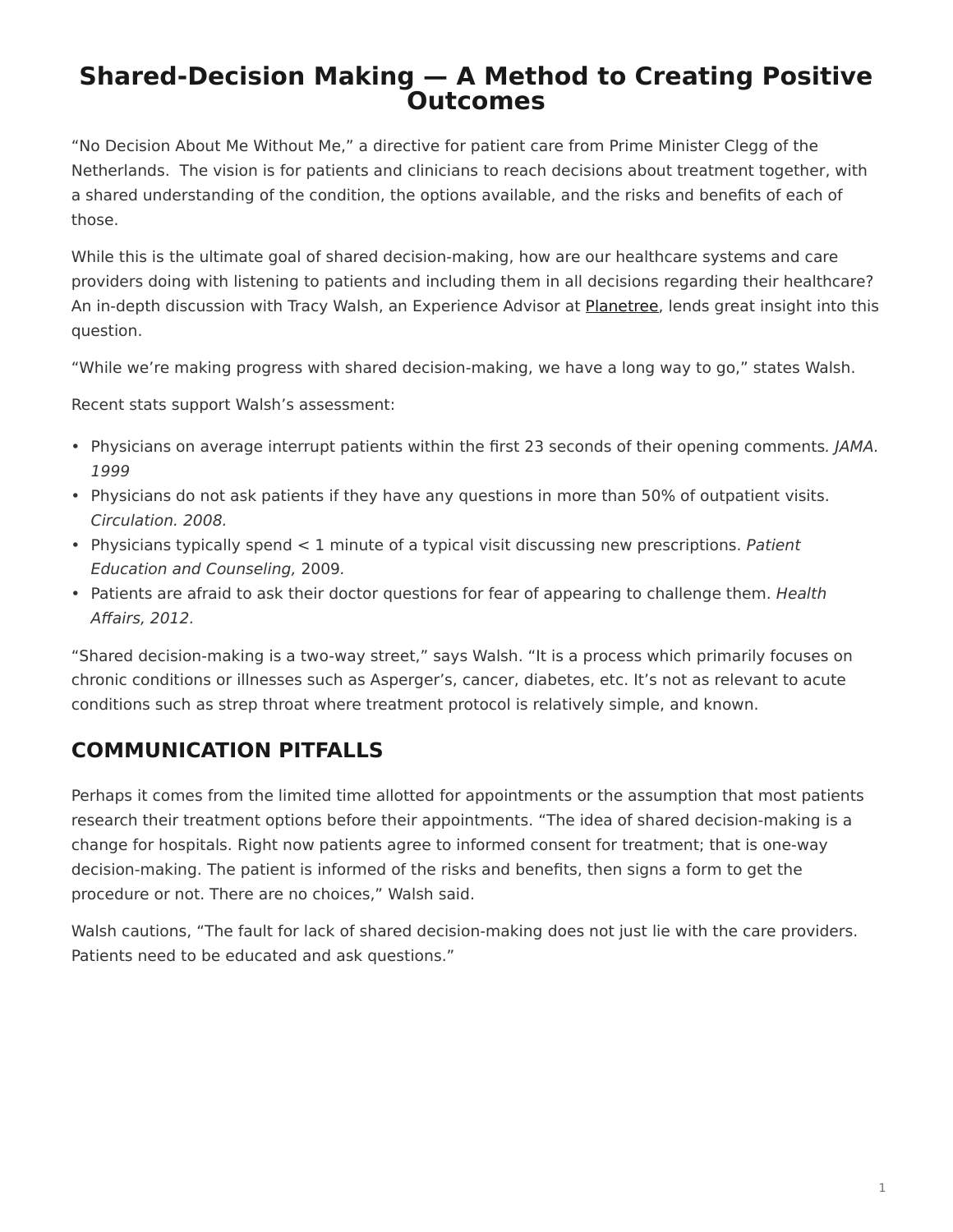#### **DECISION-AIDS**

Preparing the patient prior to the appointment is key in shared decision-making. Care providers can provide patients with [decision-aids](http://www.informedmedicaldecisions.org/shared-decision-making-in-practice/decision-aids/) or a list of pros and cons for various treatments to help them weigh their options before meeting with their care provider.

The benefit? Knowing treatment options ahead of time enables patients to come to their appointments educated and well versed in the topic(s) needing to be discussed. It actually creates the opportunity for the care provider appointment to be more productive, generating engaged discussions between care providers and patients that result in mutual agreement about treatments.

#### **IMPLEMENTING A PROCESS**

There are many questions about providing patients with information:

- How do we help healthcare organizations implement processes to provide patient information?
- At what point does the patient receive the decision-aid (at home, in the waiting room, how and where)?
- Who ensures the patient understands the aid?
- What format is the aid? Online info, handout, or video?

Planetree is successfully working with healthcare organizations to find the best solutions for implementing decision-aids and creating processes that work based on patient populations. There is no single aid that works for all organizations. They are tailored to fit the uniqueness of each organization and specialty.

"While care providers have often provided information on treatments," said Walsh, "they need to think about the training required to successfully educate patients as well as how and when to use which tools."

The following graphic demonstrates the disconnect between care providers who think they are providing shared decision-making vs. the impressions of patients.

"If you talk with those in organizations that aren't really implementing shared decision-making, they'll often tell you they are using it and that they don't have time to implement any additional tools," comments Walsh. Perhaps this is true, but in reality giving the tools to patients in advance may result in better treatments. Yet, it's difficult for organizations to change processes.

### **WHAT THE FUTURE HOLDS**

Effective, good medicine and research support the use of shared decision-making. "In the future, physicians are going to be trained in medical school on shared decision-making, decision-aids, and how to implement processes to better support patient-care provider communication," states Walsh.